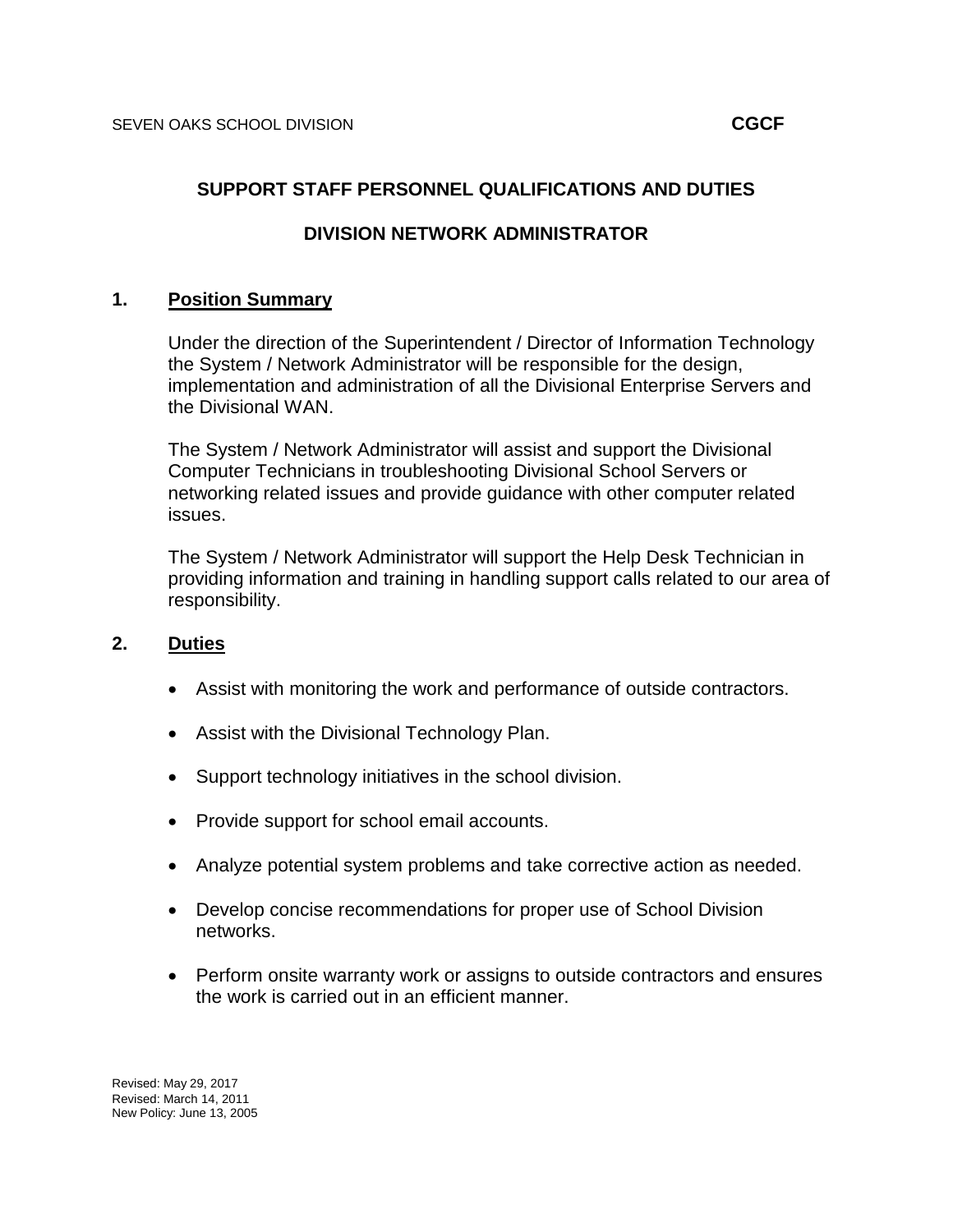### SEVEN OAKS SCHOOL DIVISION **CGCF**

- Set up the divisional lab for in-services and training sessions for administrative software, office software, Internet and e-mail.
- Research and maintain up- to-date knowledge of information technology areas.
- Assist in preparation specifications for the purchase of computer hardware and software.
- Maintain a current inventory of computer hardware and software.
- Ensure the smooth reliable effective running of all the Divisional Enterprise Servers.
- Design, implement and administer all new Divisional Enterprise servers.
- Administer, troubleshoot and repair existing Divisional Enterprise servers, SAN and NAS storage devices.
- Integration of new technologies into existing networks and servers.
- Install, maintain and upgrade operating systems and application software on all Divisional servers.
- Responsible for implementing, maintaining and monitoring backups for all Divisional servers.
- Maintain divisional security on firewalls, switches and servers.
- Design, implement and administer all Divisional Security appliances / servers.
- Ensure the smooth reliable and effective running of the Divisional WAN.
- Install, maintain, troubleshoot and repair all Divisional network hardware and software.
- Maintain backups of all Divisional Network hardware devices.
- Design and assist Divisional Computer Technicians in the installation of wireless devices in schools.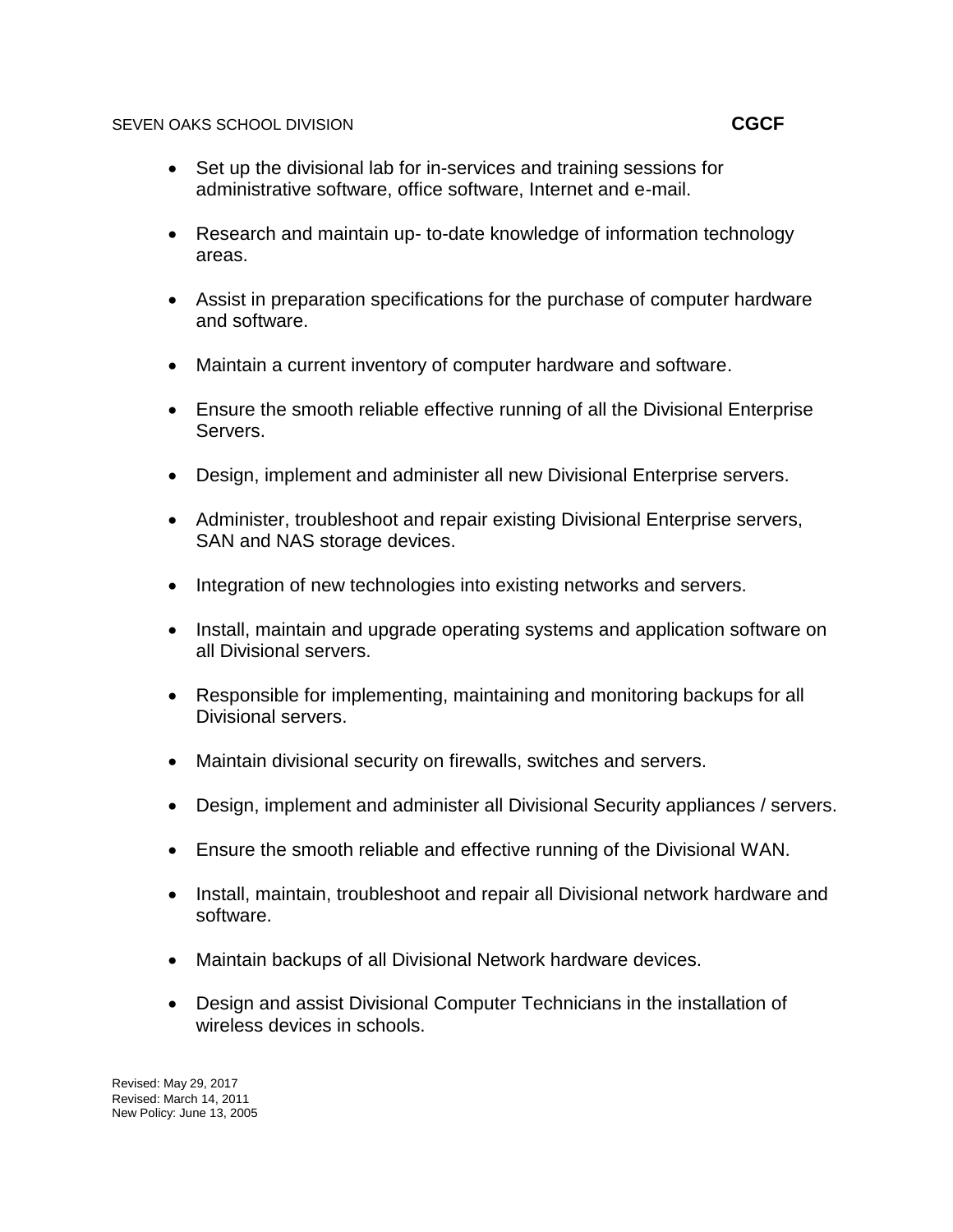- Assist in the testing and evaluation of new technologies related to servers and networking.
- Provide technical support for professional development sessions held within schools and labs.
- Maintain up-to-date documentation of technical details and procedures.
- Develop a disaster recovery plan for the Information Technology systems in conjunction with staff of Seven Oaks School Division and outside business partners.
- Other duties as assigned.

# **3. Education**

 Grade 12 with post secondary education related to Information Technology or combination of experience and industry recognized (Microsoft or similar) certifications.

# **4. Experience**

- Two to three years previous experience, plus two years on-the-job training.
- Proven experience working with TCP / IP networking, networking devices.
- Experience operating a Microsoft Active Directory.

# **5. Working Conditions**

- Exposure to noise and frequent interruptions with conflicting demands and deadlines.
- Occasional repetitive heavy lifting such as computers, printers and monitors.
- Occasional after-hour attendance at educational seminars.